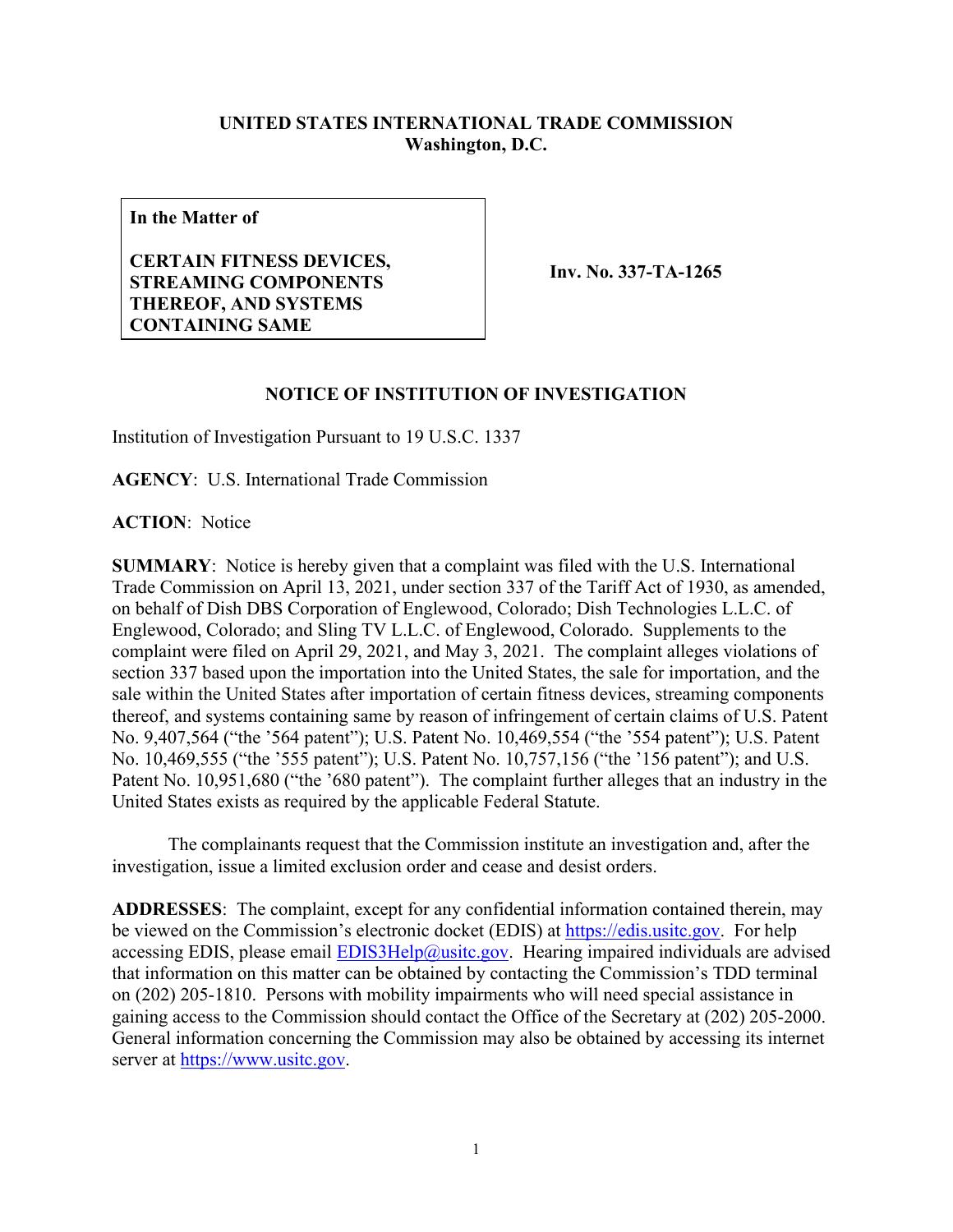**FOR FURTHER INFORMATION CONTACT**: Pathenia M. Proctor, The Office of Unfair Import Investigations, U.S. International Trade Commission, telephone (202) 205-2560.

## **SUPPLEMENTARY INFORMATION**:

**AUTHORITY**: The authority for institution of this investigation is contained in section 337 of the Tariff Act of 1930, as amended, 19 U.S.C. 1337, and in section 210.10 of the Commission's Rules of Practice and Procedure, 19 C.F.R. 210.10 (2020).

**SCOPE OF INVESTIGATION**: Having considered the complaint, the U.S. International Trade Commission, on May 13, 2021, ORDERED THAT –

(1) Pursuant to subsection (b) of section 337 of the Tariff Act of 1930, as amended, an investigation be instituted to determine whether there is a violation of subsection (a)(1)(B) of section 337 in the importation into the United States, the sale for importation, or the sale within the United States after importation of certain products identified in paragraph (2) by reason of infringement of one or more of claims 1, 3-8, 10, and 13-15 of the '564 patent; claims 16-25 and 30 of the '554 patent; claims 10-17 and 26-27 of the '555 patent; claims 1-12 of the '156 patent; and claims 14-16, 18-21, and 28-29 of the '680 patent, and whether an industry in the United States exists as required by subsection (a)(2) of section 337;

(2) Pursuant to section 210.10(b)(1) of the Commission's Rules of Practice and Procedure, 19 C.F.R. 210.10(b)(1), the plain language description of the accused products or category of accused products, which defines the scope of the investigation, is "fitness devices containing Internet-streaming enabled video displays that are capable of using adaptive bit-rate streaming to stream content, Internet-streaming enabled video displays that are capable of using adaptive bit-rate streaming to stream content and that are designed to be incorporated with fitness devices, and components thereof";

(3) For the purpose of the investigation so instituted, the following are hereby named as parties upon which this notice of investigation shall be served:

(a) The complainants are:

DISH DBS Corporation 9601 South Meridian Boulevard Englewood, Colorado 80112

DISH Technologies L.L.C. 9601 South Meridian Boulevard Englewood, Colorado 80112

Sling TV L.L.C. 9601 South Meridian Boulevard Englewood, Colorado 80112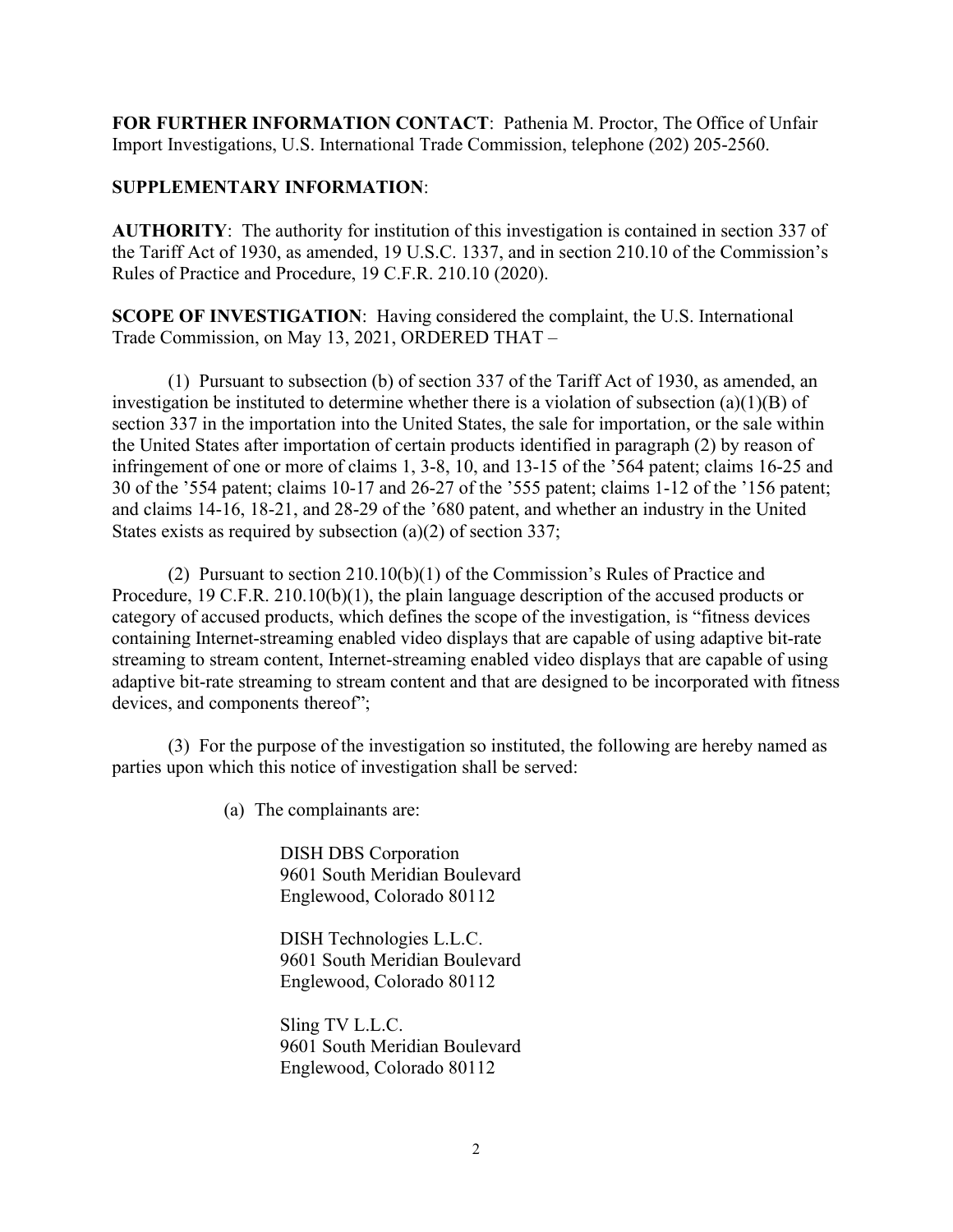(b) The respondents are the following entities alleged to be in violation of section 337, and are the parties upon which the complaint is to be served:

> ICON Health & Fitness, Inc. 1500 S 1000 W Logan, UT 84321

FreeMotion Fitness, Inc. 1500 S 1000 W Logan, UT 84321

NordicTrack, Inc. 1500 S 1000 W Logan, UT 84321

lululemon athletica inc. 1818 Cornwall Ave., Vancouver, British Columbia, Canada V6J IC7

Curiouser Products Inc. d/b/a MIRROR 1261 Broadway, #208 New York, NY 10001

Peloton Interactive, Inc. 125 West 25th Street, 11th Floor New York, New York 10001

(c) The Office of Unfair Import Investigations, U.S. International Trade Commission, 500 E Street, S.W., Suite 401, Washington, D.C. 20436; and

(4) For the investigation so instituted, the Chief Administrative Law Judge, U.S. International Trade Commission, shall designate the presiding Administrative Law Judge.

Responses to the complaint and the notice of investigation must be submitted by the named respondents in accordance with section 210.13 of the Commission's Rules of Practice and Procedure, 19 C.F.R. 210.13. Pursuant to 19 C.F.R. 201.16(e) and 210.13(a), as amended in 85 Fed. Reg. 15798 (March 19, 2020), such responses will be considered by the Commission if received not later than 20 days after the date of service by the complainant**s** of the complaint and the notice of investigation. Extensions of time for submitting responses to the complaint and the notice of investigation will not be granted unless good cause therefor is shown.

Failure of a respondent to file a timely response to each allegation in the complaint and in this notice may be deemed to constitute a waiver of the right to appear and contest the allegations of the complaint and this notice, and to authorize the administrative law judge and the Commission, without further notice to the respondent, to find the facts to be as alleged in the complaint and this notice and to enter an initial determination and a final determination